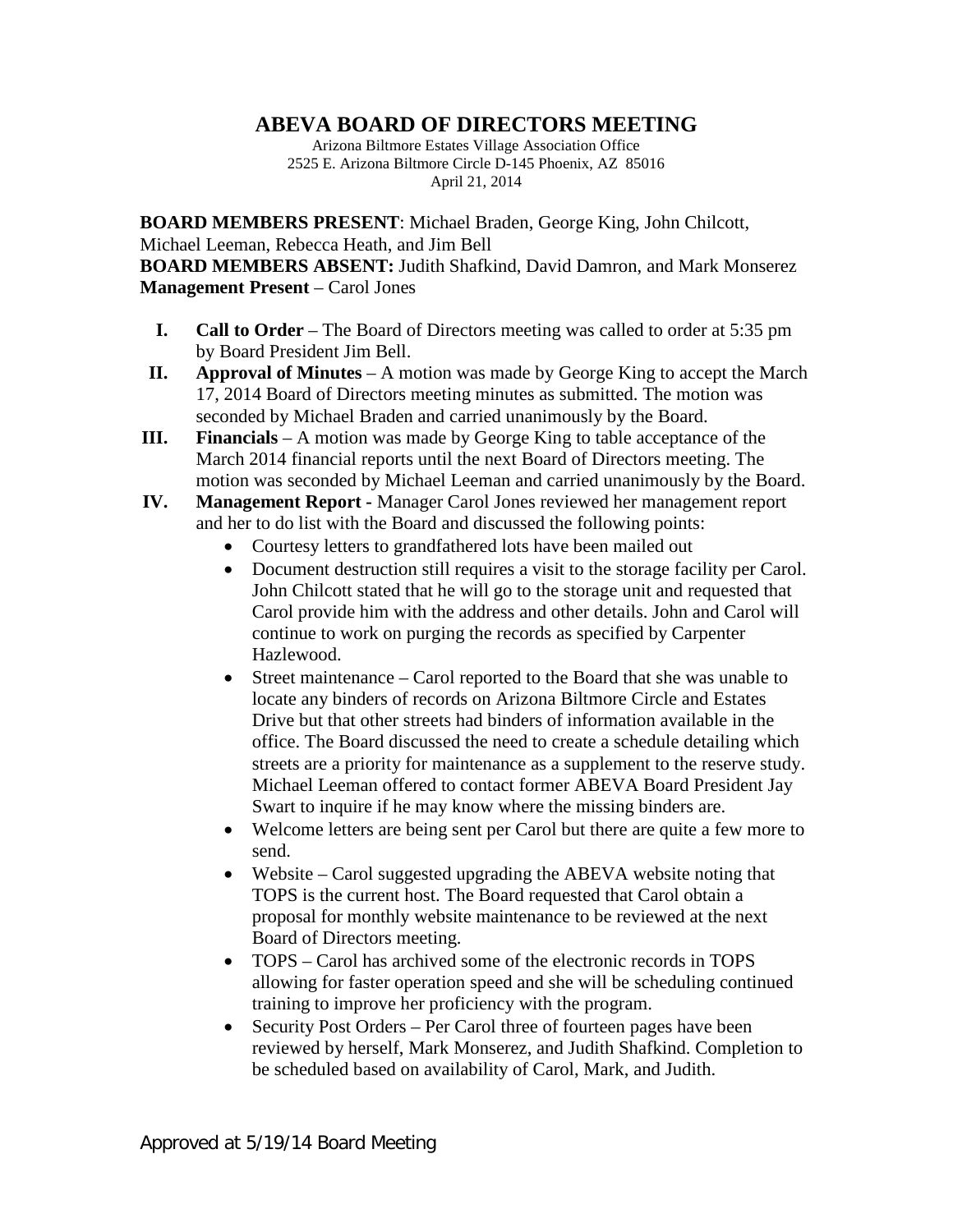- Security Patrol Vehicle Carol noted that the patrol vehicle has returned from the body shop only to go immediately to Camelback Toyota for a new alternator, at an estimated cost of \$1000.00. A discussed ensued between Carol and the Board about the types of vehicles under consideration. A motion was made by John Chilcott to lease a vehicle through Securitas. The motion was seconded by Michael Leeman and carried unanimously by the Board. A motion was then made by George King to lease a Toyota RAV4. The motion was seconded by John Chilcott. A discussion ensued among the Board members and votes were cast on the motion. The vote was tied, 3 Board members in favor of the RAV4 and 3 Board members against the RAV4. The motion died due to a tie vote. A motion was next made by Michael Braden to lease a Ford Escape. The motion was seconded by Rebecca Heath. There were 4 votes in favor of the Escape and 2 votes against the Escape. The motion was carried by majority vote. Carol reminded the Board that the current vehicle owned by ABEVA will need to be sold.
- **V. Landscaping** George King reported that he has spoken with Valley Crest and ABC Scapes landscaping companies regarding the design of the entrances at Lincoln & Arizona Biltmore Circle and Claremont &  $32^{nd}$  Street. George explained to the Board that a landscape architectural plan should be designed so that all proposals for the projects will be uniform based on the design plans to be created by a qualified landscape architect at a cost not to exceed \$2k. A motion was made by Michael Braden to authorize up to \$2k for landscape architectural plans to be created for the entrances at Lincoln & Arizona Biltmore Circle and Claremont  $\&$  32<sup>nd</sup> Street. The motion was seconded by Michael Leeman and carried unanimously by the Board. Michael Braden noted that adjacent Hillside Villas has converted their landscaping to xeriscape. Jim Bell then notified the Board that Hillside Villas has sent communication stating that they will be locking the fence/gate at the path entering the grand paseo. The Board requested that Carol follow up with Hillside regarding ABEVA access to the lock.

## **VI. Old Business**

- 2014 property tax valuations need to be appealed per Carol. Board President Jim Bell agreed to assist Carol with this process noting that most information on how to appeal is available on the Maricopa County Assessors website. Carol noted that Parcel 20, which needs to be appealed, is owned by Chicago Title not ABEVA citing past difficulties appealing the property tax due to ownership of the parcel.
- Speed Radar sign rental Carol reported to the Board that she contacted Trafficade, a vendor that rents portable speed radar signs at a rate of approximately \$100 per day. The Board discussed the matter and declined to move forward with the rental at this time.
- 11 Biltmore Estates Drive Carol reported that ABEVA Architect Jim Roberts is in communication with the Architect of 11 Biltmore Estates Drive and they are working together towards resolution of this matter.